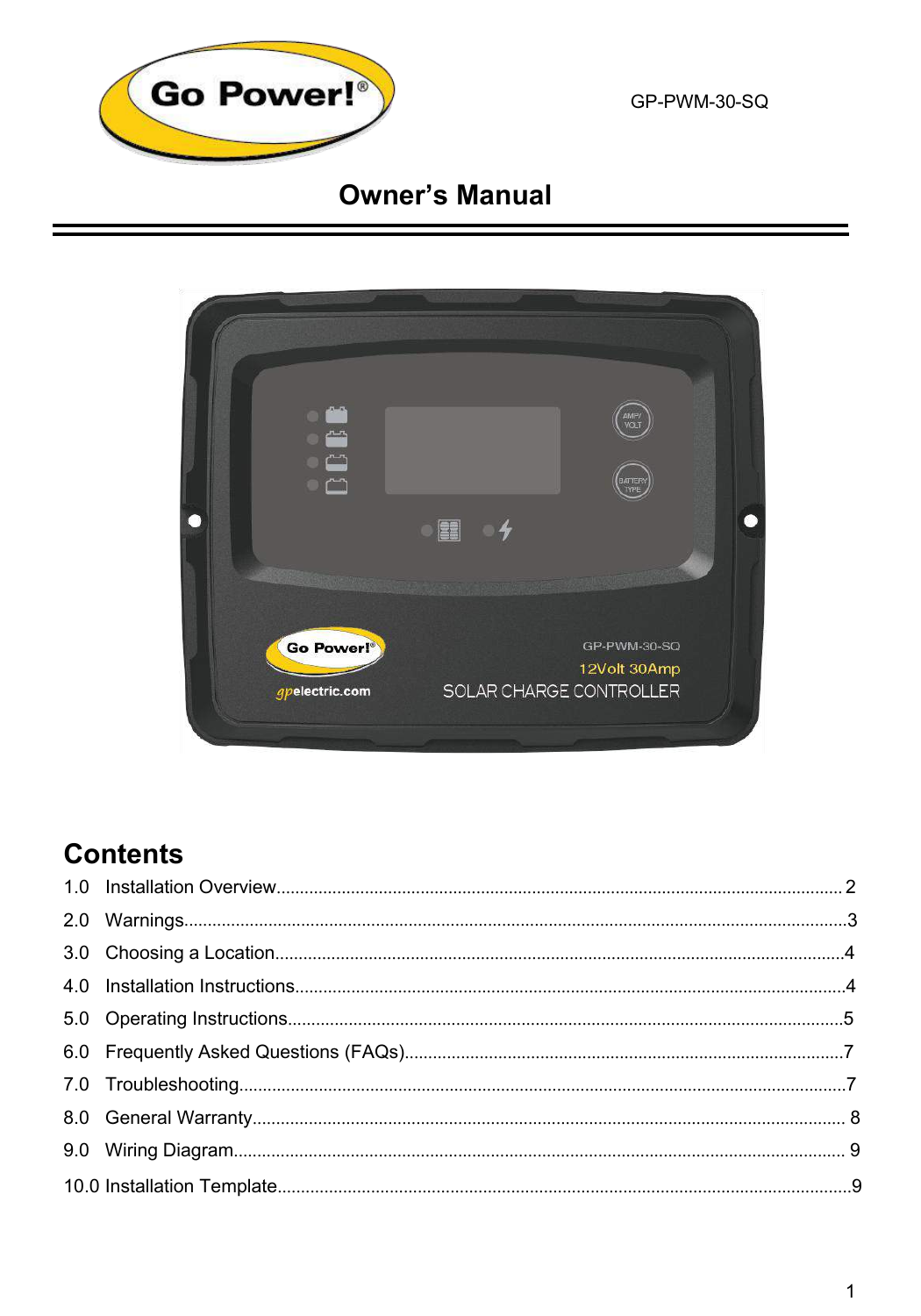# **1.0 Installation Overview**

# **1.1 Introduction**

A Solar Controller (or Charge Controller / Regulator) maintains the life of the battery by protecting it from overcharging. When your battery has reached a 100% state of charge, the controller prevents overcharging by limiting the current flowing into the batteries from your solar array. The GP-PWM-30-SQ is rated for a continuous solar current input of 30 amps, uses Pulse Width Modulation (PWM) technology and a unique four stage charging system that includes an optional equalize setting to charge and protect your battery bank.

# **1.2 Specifications**

| Rated solar panel amps for 10A/10AW                             | 10             | Max.     | AMP        |
|-----------------------------------------------------------------|----------------|----------|------------|
| Normal input solar cell array voltage                           | $15 - 22$      |          | <b>VDC</b> |
| Max. solar cell array voltage (output has no load)              | 25             | Max.     | <b>VDC</b> |
| The controller lowest operating voltage (solar or battery side) | 8V             | Min.     | <b>VDC</b> |
| Maximum voltage drop-solar panel to battery                     | 0.25           |          | 2          |
| <b>CHARGING CHARACTERISTICS</b>                                 |                |          |            |
| Minimum battery start charging voltage                          | 3              | Min.     | <b>VDC</b> |
| Soft start charging voltage                                     | $3 - 10$       | $+/-0.2$ | <b>VDC</b> |
| Soft start charging current (50% PWM duty)                      | Up to 15       |          | AMP        |
| Bulk charge voltage                                             | 10-14.6        | $+/-0.2$ | <b>VDC</b> |
| Absorption charging voltage at 25°C                             |                |          |            |
| LTO type battery                                                | 14.0           | $+/-0.2$ | <b>VDC</b> |
| Gel type battery                                                | 14.1           | $+/-0.2$ | <b>VDC</b> |
| AGM type battery (default setting)                              | 14.4           | $+/-0.2$ | <b>VDC</b> |
| LiFePO4 battery                                                 | 14.4           | $+/-0.2$ | <b>VDC</b> |
| WET type battery                                                | 14.7           | $+/-0.2$ | <b>VDC</b> |
| Calcium type battery                                            | 14.9           | $+/-0.2$ | <b>VDC</b> |
| Absorption transits to Equalizing or Float condition:           |                |          |            |
| Charging current drops to                                       | 14.9           | $+/-0.1$ | AMP        |
| or Absorption charging timer timed out                          | 4              |          | Hour       |
| Equalizing charging active                                      |                |          |            |
| Only for WET or Calcium battery                                 |                |          |            |
| Only for WET or Calcium battery                                 | 10             | $+/-0.2$ | <b>VDC</b> |
| Automatic equalizing charging periodical                        | 28             |          | Day        |
| Equalizing charging voltage at 25°C                             | 15.5           | $+/-0.2$ | <b>VDC</b> |
| Equalizing charging timer timed out                             | $\overline{2}$ |          | Hour       |
| Float charging voltage at 25°C                                  | 13.6           | $+/-0.2$ | <b>VDC</b> |
| For LTO and LiFePO4 battery                                     | 13.4/14.0      | $+/-0.2$ | <b>VDC</b> |
| For Gel, AGM, WET and Calcium battery                           | 13.6           | $+/-0.2$ | <b>VDC</b> |
| Voltage control accuracy                                        | $+/-1%$        |          |            |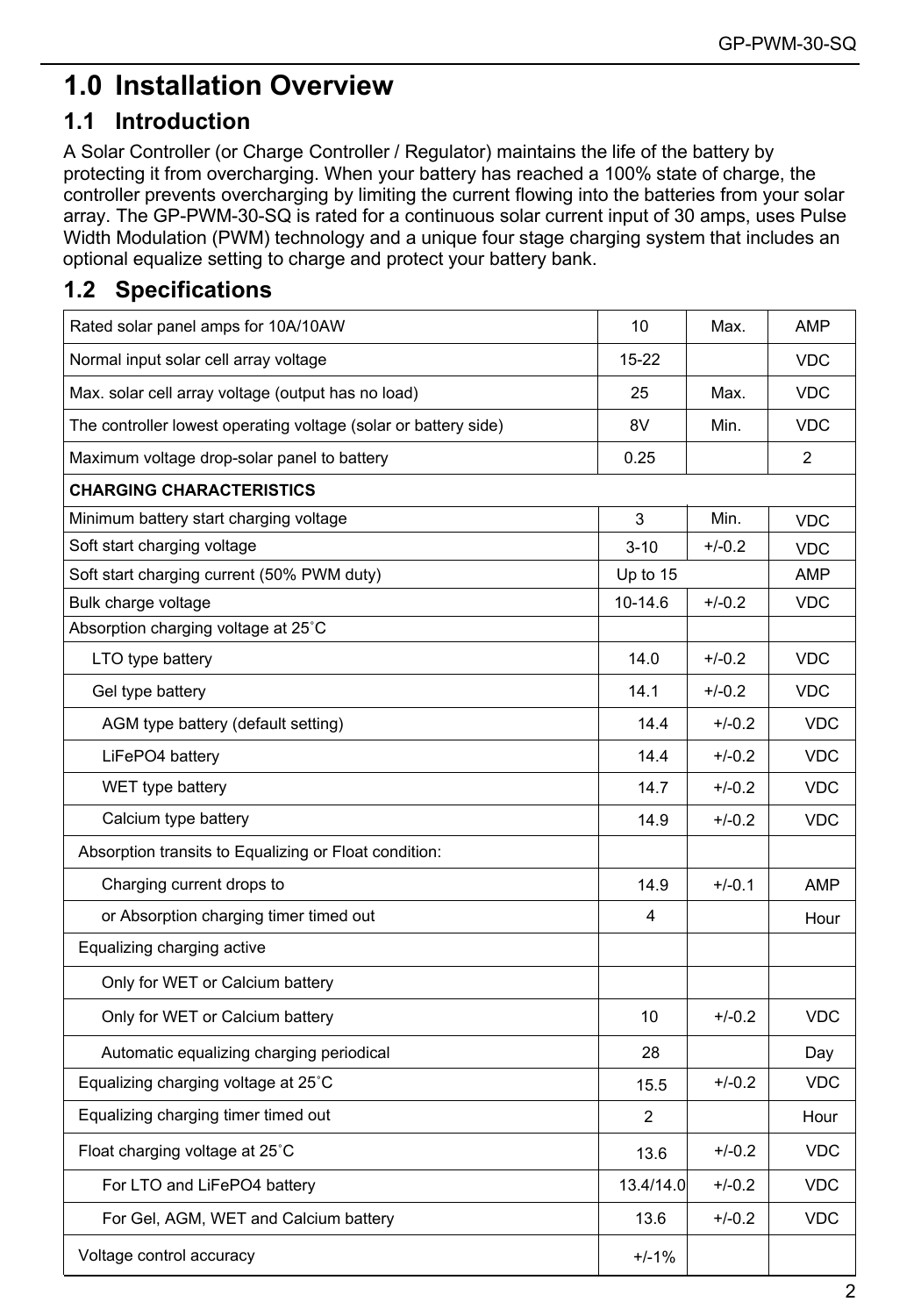| Battery temperature compensation coefficient                                | $-24$                                              | $mV$ <sup><math>c</math></sup> C |  |  |  |  |
|-----------------------------------------------------------------------------|----------------------------------------------------|----------------------------------|--|--|--|--|
| Temperature compensation range                                              | $-20 - 50$                                         | ۰c                               |  |  |  |  |
| <b>PROTECTION</b>                                                           |                                                    |                                  |  |  |  |  |
| Reverse polarity & short circuit                                            |                                                    |                                  |  |  |  |  |
| No reverse current from battery to solar at night                           |                                                    |                                  |  |  |  |  |
| Over temperature protection during charging                                 | 65                                                 | ۴C                               |  |  |  |  |
| Transient over voltage protection with TVS or varistor                      |                                                    |                                  |  |  |  |  |
| #12 AWG stranded-3mm 2<br>Power terminal maximum stranded wire size         |                                                    |                                  |  |  |  |  |
| Mounting                                                                    | Vertical wall mounting                             |                                  |  |  |  |  |
| Approx. 0.25kg/0.55lb<br>Net weight                                         |                                                    |                                  |  |  |  |  |
| <b>ENVIRONMENTAL CHARACTERISTICS</b>                                        |                                                    |                                  |  |  |  |  |
| Operating temperature<br>$-20 \sim 50^{\circ}$ C / $-13 \sim 122^{\circ}$ F |                                                    |                                  |  |  |  |  |
| Storage temperature                                                         | $-40 \sim 85^{\circ}$ C / $-40 \sim 185^{\circ}$ F |                                  |  |  |  |  |
| Operating humidity range                                                    | 100% no condensation                               |                                  |  |  |  |  |

**Dimensions** (H x W x D): 156 x 122x 38 mm 6.14 x 4.80 x 1.50 in **Weight:** 151 grams / 5.34 oz **Maximum Wire Gauge:** #6 AWG **Warranty:** 1 year

- PWM charging
- 6 Battery charging profiles
- 5 Stage charging
- Monthly equalize option
- Displays charging current, Battery voltage and battery state of charge
- Reverse polarity protected
- Temperature compensated
- RoHS compliant
- Accepts up to 30 Amps DC Input Current

The total rated Maximum Power Current (Imp) of the PV input should not exceed 30 Amps

# **2.0 Warnings**

| Disconnect all<br>power sources                                                  | Electricity can be very dangerous. Installation should be performed only<br>by a licensed electrician or qualified personnel.                                                                                                                                                                                                                                                                                     |
|----------------------------------------------------------------------------------|-------------------------------------------------------------------------------------------------------------------------------------------------------------------------------------------------------------------------------------------------------------------------------------------------------------------------------------------------------------------------------------------------------------------|
| Battery and wiring<br>safety                                                     | Observe all safety precautions of the battery manufacturer when<br>handling or working around batteries. When charging, batteries produce<br>hydrogen gas, which is highly explosive.                                                                                                                                                                                                                             |
| Wiring connections                                                               | Ensure all connections are tight and secure. Loose connections may<br>generate sparks and heat. Be sure to check connections one week after<br>installation to ensure they are still tight.                                                                                                                                                                                                                       |
| Work safely                                                                      | Wear protective eyewear and appropriate clothing during installation.<br>Use extreme caution when working with electricity and when handling<br>and working around batteries.                                                                                                                                                                                                                                     |
| Observe correct<br>polarity                                                      | Reverse polarity of the battery terminals will cause the controller to give<br>a warning tone. Reverse connection of the array will not cause an alarm<br>but the controller will not function. Failure to correct this fault could<br>damage the controller.                                                                                                                                                     |
| Do not exceed the<br>GP-PWM-30-SQ<br>30Amp current and<br>max voltage<br>ratings | The current rating of the solar system is the sum of the Maximum Power<br>Current (Imp) of the solar PV strings in parallel. The resulting system<br>Imp current is not to exceed 30A. The voltage of the array is the rated<br>open circuit voltage (Voc) of the PV array and is not to exceed 25V. If<br>your solar system exceeds these ratings, contact your dealer for a<br>suitable controller alternative. |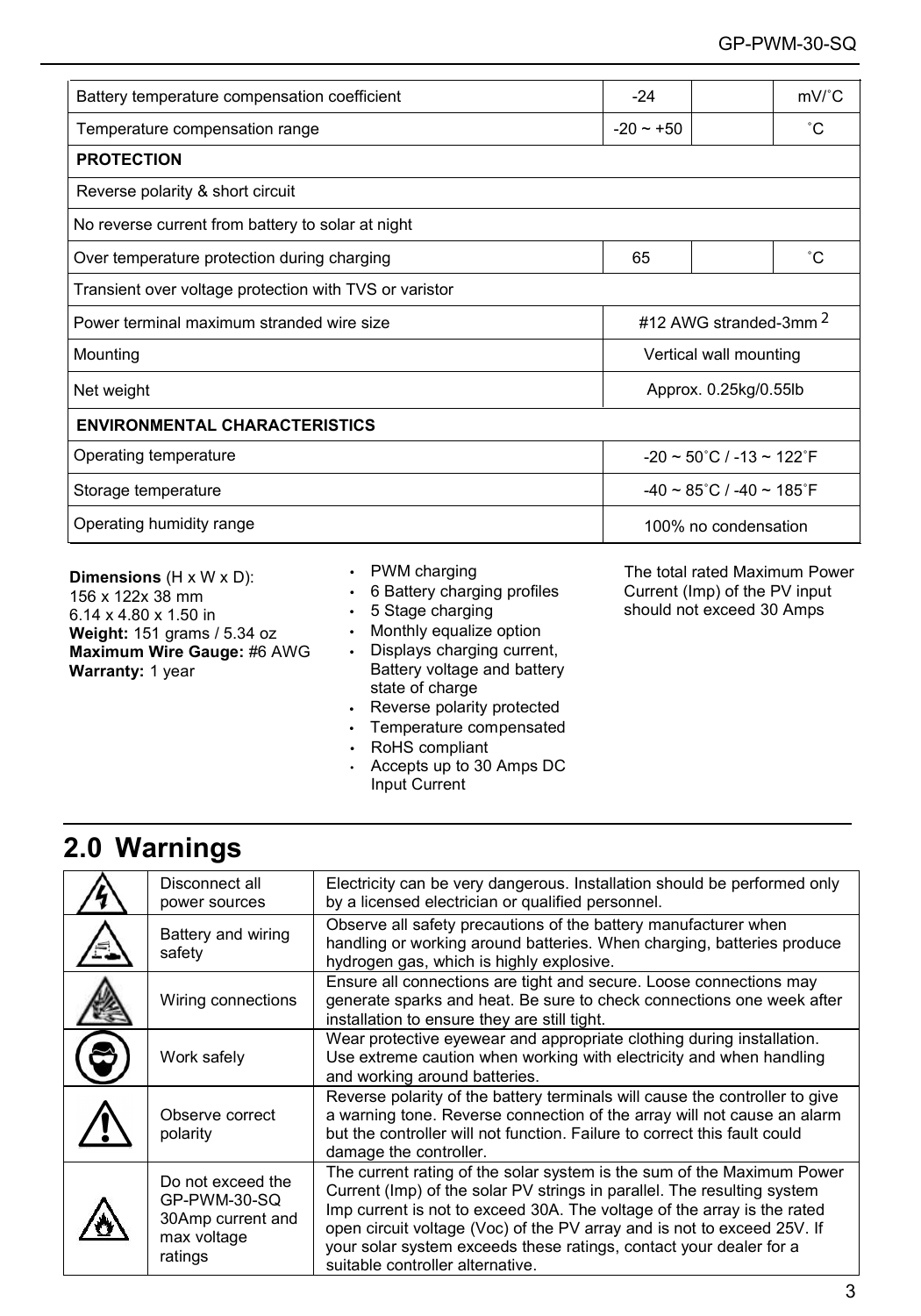# **3.0 Choosing a Location**

The GP-PWM-30-SQ is designed to be mounted against a wall, out of the way but easily visible. The GP-PWM-30-SQ should be:

- Mounted as close to the battery as possible
- Mounted on a vertical surface to optimize cooling of the unit
- Indoors, protected from the weather

Solar should connect directly to the controller. Positive and negative battery connections must connect directly from the controller to the batteries. Use of a positive or negative distribution bus is allowed between the controller and battery as long as it is properly sized, electrically safe and an adequate wire size is maintained. **Note:** In a RV, the most common controller location is above the refrigerator. The wire from the solar array most commonly enters the RV through the fridge vent on the roof.

# **4.0 Installation Instructions**

**1. Select wire type and gauge.** If this GP-PWM-30-SQ was purchased as part of a Go Power! Solar Power Kit, appropriate wire type, gauge and length is provided. Please continue to **Section 5**, "Operating Instructions." If the GP-PWM-30-SQ was purchased separately, follow the instructions included here. Wire type is recommended to be a stranded aluminum UV resistant wire. Wire fatigue and the likelihood of a loose connection are greatly reduced in stranded wire compared to solid wire. Wire gauge should be able to sustain rated current as well as minimizing voltage drop.

| Suggested Min. Wire Gauge (Cable 25 ft. max. from solar array to battery bank) |                                  |                                                                 |  |  |  |
|--------------------------------------------------------------------------------|----------------------------------|-----------------------------------------------------------------|--|--|--|
| 80 Watt                                                                        | #12 Wire Gauge                   | 240 Watt#10 Wire Gauge                                          |  |  |  |
| 100 Watt<br>170 Watt                                                           | #10 Wire Gauge<br>#10 Wire Gauge | For other applications, please<br>refer to standard wire quide. |  |  |  |



**Identify the polarity (pos. and neg.) on the cable used for the battery and solar module. Use colored wires or mark the wire ends with tags. Although the GP-PWM-30-SQis protected, a reverse polarity contact may damage the unit**

**2. Wiring the GP-PWM-30-SQ.** Wire the GP-PWM-30-SQ according to the wiring schematic in **Section 9**. Run wires from the solar array and the batteries to the location of the GP-PWM-30-SQ Keep the solar array covered with an opaque material until all wiring is completed. Torque all terminal screws to 16-inch pounds (1.8N.m). Connect the battery wiring to the controller first and then connect the battery wiring to the battery.

# **Use appropriate circuit protection on any conductor attached to a battery.**

With battery power attached, the controller should power up and display information. Connect the solar wiring to the controller and remove the opaque material from the solar array. The negative solar array and battery wiring must be connected directly to the controller for proper operation. Do not connect the negative solar array or negative battery controller wiring to the chassis of the vehicle.

**3. Mounting the GP-PWM-30-SQ.** Mount the GP-PWM-30-SQ to the wall using the included two mounting screws. After 30 days of operation, re-torque all terminal screws to ensure the wires are properly secured to the controller. Congratulations, your GP-PWM-30-SQ should now be operational. If the battery power is low and the solar array is producing power, your battery should begin to charge.



## **You must set the battery type on the GP-PWM-30-SQ before you begin to use the controller. See section 5.2**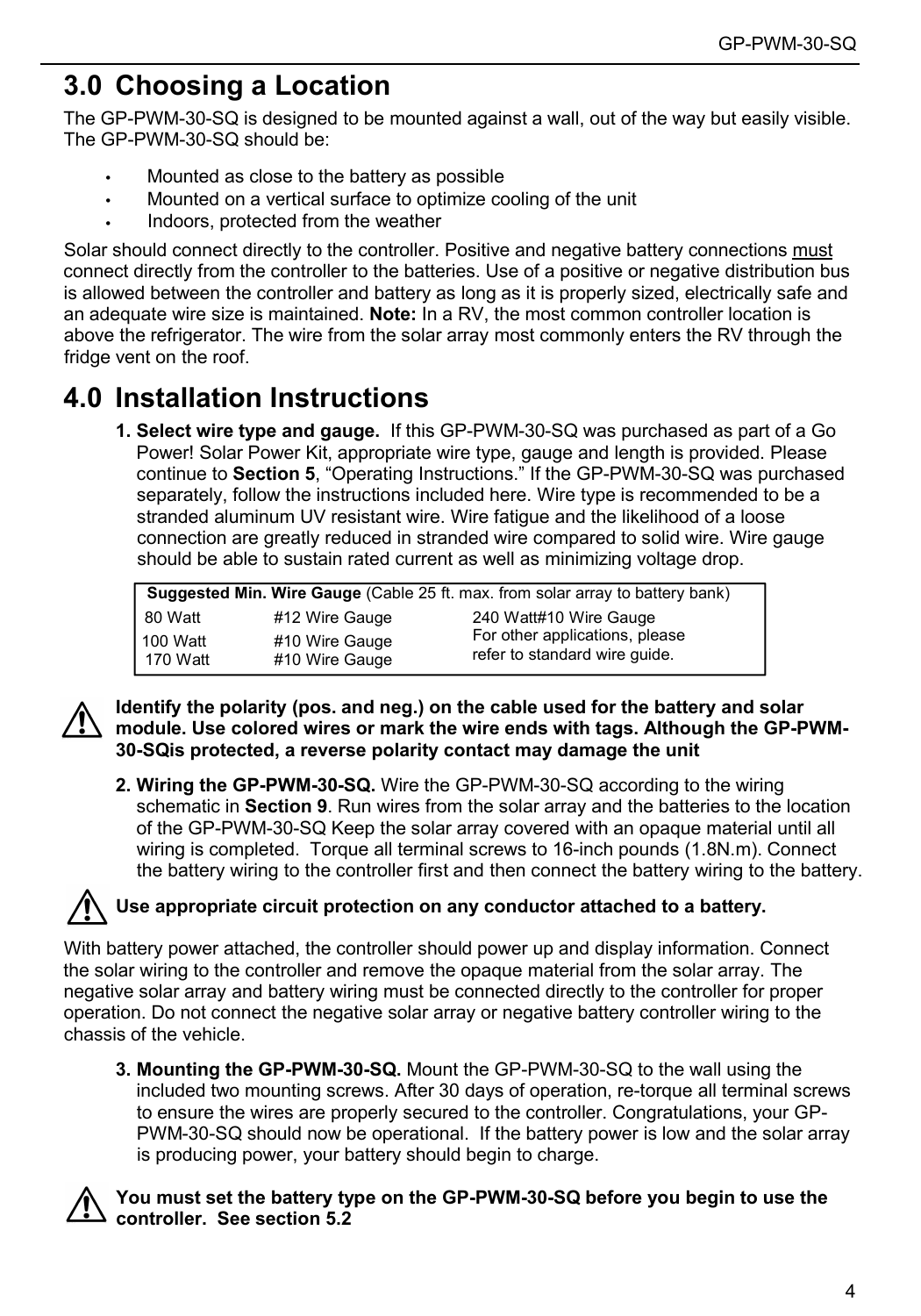# **5.0 Operating Instructions**

# **5.1 Power Up**

Please check your battery manufacturer's specifications to select correct battery type. The unit provides 6 battery types for selections: LTO,Gel,AGM,Life P04,WET(conventional lead acid),and Calcium.

# **5.2 Setting the Battery Type / Charging Profile**

**Press BATTERY TYPE button and hold for 3 seconds** to go into your battery type selection mode, the battery types you select will be shown on the LCD meter. The controller will automatically memorize your battery type setting.



# **Incorrect battery type setting may damage your battery.**

When the controller powers on, the unit will run self-test mode and automatically show below items on LCD before going into charging process. Refer to the Battery Charge Profile Chart on for details on each profile.

| Self-test starts, digital meter<br>segments test | Software version test |
|--------------------------------------------------|-----------------------|
| Rated voltage                                    | Jurrent test          |

After going into charging process, the LCD displays the charging states as below. Press **VOLT / AMP button** in sequence, the LCD will display in turn with Battery Voltage, Charging Current, Charged capacity (Amp-hour) and Battery Temperature (if external temperature sensor connected).

# **Battery Charge Profile Chart**

| The 6 LED's indicate the<br>charging status and the | ്യ         |             |              |                            |        |            |
|-----------------------------------------------------|------------|-------------|--------------|----------------------------|--------|------------|
| battery condition                                   | <b>RED</b> | <b>BLUE</b> | <b>GREEN</b> | <b>GREEN</b>               | YELLOW | <b>RED</b> |
| Solar Power Present- No<br>battery connected        | ON         | <b>OFF</b>  | OFF          | <b>OFF</b>                 | OFF    | Flash      |
| Soft charging                                       | ON         | Flash       | OFF          | <b>OFF</b>                 | OFF    | ON         |
| Bulkcharging (Vb < 11.5V)                           | ON         | ON          | OFF          | <b>OFF</b>                 | OFF    | ON         |
| Bulk charging (11.5V <vb<<br>12.5V</vb<<br>         | ON         | ON          | OFF          | <b>OFF</b>                 | ON     | OFF        |
| Bulk charging ( $Vb > 12.5V$ )                      | ON         | ON          | OFF          | ON                         | OFF    | <b>OFF</b> |
| Absorption charging                                 | ON         | ON          | OFF          | ON                         | OFF    | <b>OFF</b> |
| Float charging                                      | ON         | OFF         | <b>ON</b>    | OFF                        | OFF    | OFF        |
| Solar panel weak                                    | Flash      | OFF         | OFF          | Subject to battery voltage |        |            |
| At night no charge                                  | OFF        | OFF         | OFF          | Subject to battery voltage |        |            |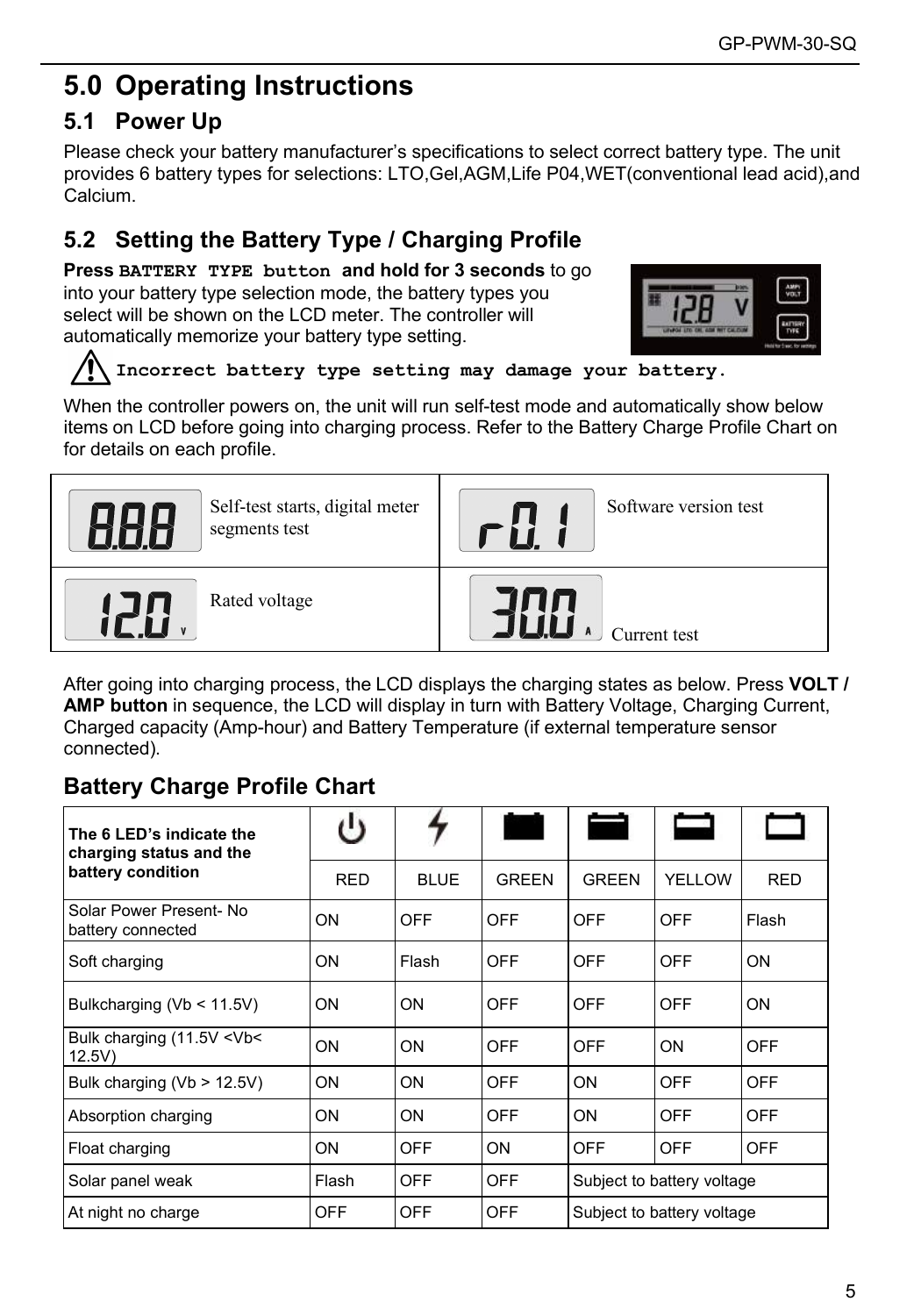# **Wet Cell Battery Charging Algorithm**



**Auto Equalize:** The GP-PWM-30-SQ has an automatic equalize feature that will charge and recondition your batteries once a month at a higher voltage to ensure that any excess sulfation is

removed. This feature is recommended for Flooded batteries only. Check with your battery manufacturer. This feature is only available for wet cell or flooded batteries.

**Soft Charge**- When batteries suffer an over-discharge, the controller will softly ramp the battery voltage up to 10V.

**Bulk Charge**-Maximum current charging until batteries rise to Absorption level

**Absorption Charge-**Constant voltage charging and battery is over 85%

**Equalization Charge\***- Only for WET battery (Flooded lead acid) or Calcium battery type, when the battery is deeply drained below 10V, it will automatically run this stage to bring the internal cells as an equal state and fully complement the loss of capacity. (LTO, Gel, Life P04 and AGM battery do not run Equalization charge)

**Float Charge**-Battery is fully charged and maintained at a safe level. A fully charged battery has a voltage of more than 13.6 Volts. A fully charged Life P04 battery has a voltage level of 14.6V. LTO has a voltage level of 13.4V.

# **Viewing the Controller display information**

| <b>Solar Panel Abnormal Mode</b>     | <b>LCD</b><br>display | <b>LED</b> indication | LCD backlight |
|--------------------------------------|-----------------------|-----------------------|---------------|
| Solar panel weak                     |                       | $\mathbf U$ Flash     | OΝ            |
| Solar panel reverse connection       | PR                    | $\mathbf U$ Flash     | Flash         |
| Solar panel over voltage $(> 26.5V)$ | anj.                  | $\mathbf{J}$ Flash    | Flash         |

| <b>Battery Abnormal</b><br>Mode             | <b>LCD</b><br>display | <b>LED</b> indication          |                       |                      | <b>LCD</b> backlight |
|---------------------------------------------|-----------------------|--------------------------------|-----------------------|----------------------|----------------------|
| Battery disconnected or<br>less than $3.0V$ | Ы:Е                   | Flash                          |                       |                      | Flash                |
| Battery reverse<br>connection               | 602                   | Flash                          |                       |                      | Flash                |
| Battery over voltage than<br>>17.5V         | 683                   | Flash                          | Flash                 | Flash                | Flash                |
| Battery temperature over<br>65C             | 604                   | . .<br>Flash<br>Flash<br>Flash |                       | Flash                |                      |
| <b>Solar Controller Abnormal Mode</b>       |                       |                                | <b>LED</b> indication | <b>LCD backlight</b> |                      |
|                                             | <b>LCD Display</b>    |                                |                       |                      |                      |
| The controller over temp, protection        |                       | --                             |                       |                      | Flash                |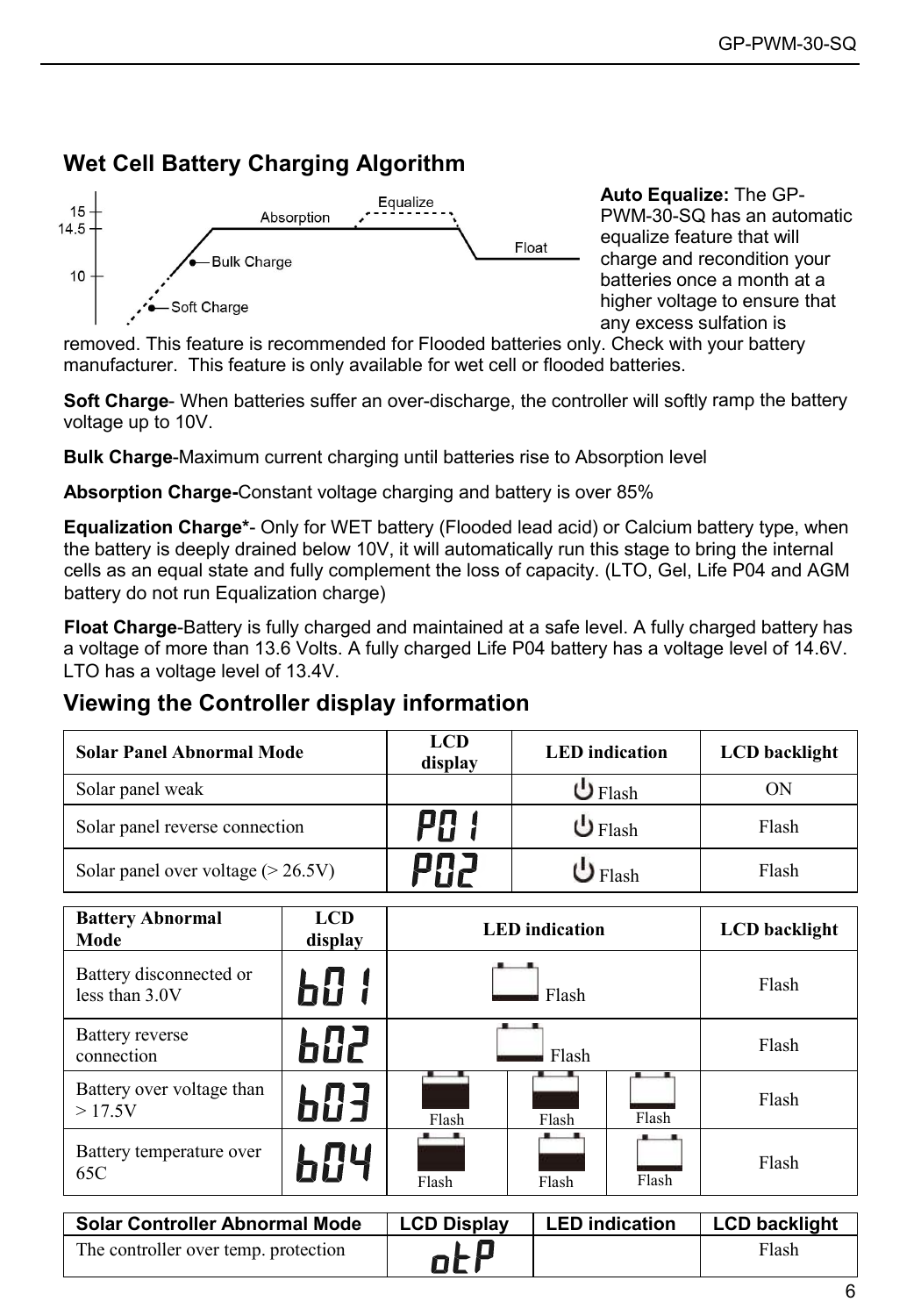# GP-PWM-30-SQ<br> **6.0 Frequently Asked Questions (FAQs)**<br>
Visit gpelectric.com to read the Frequently Asked Questions section on our website.<br> **7.0 Troubleshooting**<br>
7.1 Problems with the Display<br>
Display Reading: Blank GP-PWM-30-SQ<br> **CGP-PWM-30-SQ**<br>
Visit gpelectric.com to read the Frequently Asked Questions section on our website.<br> **7.0 Troubleshooting**<br>
T.1 Problems with the Display **6.0 Frequently Asked Questions (FAQs)**<br>Visit gpelectric.com to read the Frequently Asked Questions section on c<br>**7.0 Troubleshooting**<br>**7.1 Problems with the Display<br>Display Reading: Blank**<br>Time of Day: Day / Night<br>**Possib 6.0 Frequently Asked Questions (FAQs)**<br>Visit gpelectric.com to read the Frequently Asked Questions section on ou<br>**7.0 Troubleshooting**<br>**7.1 Problems with the Display<br>Display Reading: Blank**<br>Time of Day: Day / Night<br>Possib **6.0 Frequently Asked Questi**<br>Visit gpelectric.com to read the Frequently Ask<br>**7.0 Troubleshooting**<br>**7.1 Problems with the Display<br>Display Reading: Blank<br>Time of Day: Day / Night<br>Possible Cause:<br>(1) Battery or fuse connect 6.0 Frequently Asked Questions (**<br>Visit gpelectric.com to read the Frequently Asked Que<br>**7.0 Troubleshooting**<br>**7.1 Problems with the Display<br>Display Reading: Blank**<br>Time of Day: Day / Night<br>Possible Cause:<br>(1) Battery or **6.0 Frequently Asked Ques**<br>Visit gpelectric.com to read the Frequently A<br>**7.0 Troubleshooting**<br>**7.1 Problems with the Display<br>Display Reading: Blank<br>Time of Day: Day / Night<br>Possible Cause:<br>(1) Battery or fuse connection**

<span id="page-6-0"></span>

GP-PWM-30-SQ<br> **6.0 Frequently Asked Questions (FAQs)**<br>
Visit gpelectric.com to read the Frequently Asked Questions section on our website.<br> **7.0 Troubleshooting**<br> **7.1 Problems with the Display<br>
Display Reading:** Blank<br>
Di **6.0 Frequently Asked Questions (FAQs)**<br>Visit gpelectric.com to read the Frequently Asked Questions section on<br>**7.0 Troubleshooting**<br>**7.1 Problems with the Display<br>Display Reading: Blank**<br>Time of Day: Day / Night<br>**Possible 6.0 Frequently Asked Que**<br>Visit gpelectric.com to read the Frequently<br>**7.0 Troubleshooting**<br>**7.1 Problems with the Display**<br>Display Reading: Blank<br>Time of Day: Day / Night<br>Possible Cause:<br>(1) Battery or fuse connection an **6.0 Frequerity Asked Questions (FAQS)**<br>Visit gpelectric.com to read the Frequently Asked Questions section on our website.<br>**7.0 Troubleshooting**<br>**17.1 Problems with the Display<br>Time of Day:** Day / Night<br>**Time of Day:** Day Visit gpelectric.com to read the Frequently Asked Questions section on our website.<br> **7.0 Troubleshooting**<br> **7.1 Problems with the Display**<br> **Display Reading:** Blank<br> **Possible Cause:**<br> **Possible Cause:**<br>
(1) Battery or fu **7.0 Troubleshooting**<br> **7.1 Problems with the Display**<br> **Display Reading: Blank**<br> **Time of Day:** Day / Night<br> **1** (1) Battery or fuse connection and/or solar array connection (Daytime only).<br>
(2) Battery or fuse connectio **7.0 Troubleshooting**<br> **7.1 Problems with the Display**<br>
Display Reading: Blank<br>
Time of Day: Day / Night<br> **Possible Cause:**<br>
(1) Battery or fuse connection and/or solar array connection (Daytime only).<br>
(2) Battery to fus 7.1 Problems with the Display<br>
Display Reading: Blank<br>
Time of Day: Day / Night<br>
Possible Cause:<br>
(1) Battery or fuse connection and/or solar array connection (Daytime only).<br>
(2) Battery or fuse connection (Night only).<br> Display Reading: Blank<br>
Time of Day: Day / Night<br>
Possible Cause:<br>
(1) Battery or fuse connection and/or solar array connection (Daytime only).<br>
(2) Battery or fuse connection (Night only).<br>
How to tell:<br>
(1) & (2) Check t **Example The off Day:** Dark that all connection and/or solar array connection (Daytime only).<br>
(1) Battery or fuse connection and/or solar array connection (Daytime only).<br>
(2) Battery or fuse connection (Night only).<br>
Ho Frame of Exertical connection and/or solar array connection (Daytime only).<br>
Possible Cause:<br>
(1) Battery or fuse connection (Night only).<br>
How to tell:<br>
(1) & (2) Check the voltage at the controller battery terminals wit Time of Day: Day / Night<br> **Possible Cause:**<br>
(1) Battery or fuse connection and/or solar array connection (Daytime<br>
(2) Battery or fuse connection (Night only).<br> **How to tell:**<br>
(1) & (2) Check the voltage at the controlle **How to em:**<br>
(1) & (2) Check the voltage at the controller battery ten<br>
a voltage reading at the battery terminals. If there is no<br>
a voltage Reading at the battery terminals. If there is no<br>
forminals, the problem is in (1) & (2) Check the voltage at the controller battery ter<br>a voltage reading at the battery terminals. If there is no<br>terminals, the problem is in the wiring between the bat<br>lower than 6 volts the controller will not functi a voltage reading at the battery terminals. In<br>terminals, the problem is in the wiring betwee<br>lower than 6 volts the controller will not function<br>substituting all battery terminals with solar at<br>**Remedy:**<br>(1) & (2) Check a erminals, the problem is in the wiring between the battery and controller. If the battery voltage is<br>substituting all battery terminals with solar array terminals.<br>substituting all battery terminals with solar array termin

**Remedy:**<br>(1) & (2) Check all connections from the controller to the battery including checking for correct lower than 6 volts the controller will not func<br>substituting all battery terminals with solar a<br>**Remedy:**<br>(1) & (2) Check all connections from the cor<br>wire polarity. Check that all connections are<br>is above 6 volts. Check t subsitually all battery terminals with solar<br> **Remedy:**<br>
(1) & (2) Check all connections from the complete ovire polarity. Check that all connections are<br>
is above 6 volts. Check the condition of the<br> **7.2 Problems with Vo Remedy:**<br>
(1) & (2) Check that all connections from the controller to the battery including checking for correct<br>
wire polarity. Check that all connections are clean, tight, and secure. Ensure the battery voltage<br> **T.2 Pr** (1) & (2) Check all connections from the controller to the battery including checking for correct<br>wire polarity. Check that all connections are clean, tight, and secure. Ensure the battery voltage<br>is above 6 volts. Check

# **Remedy:**

wire polarity. Check that all connections are clean, tight, and set<br>is above 6 volts. Check the condition of the fuse.<br> **7.2 Problems with Voltage**<br> **Voltage Reading:** Inaccurate<br> **Time of Day:** Day / Night<br> **Possible Caus** 7.2 Problems with Voltage<br>
Voltage Reading: Inaccurate<br>
Time of Day: Day / Night<br>
Possible Cause:<br>
(1) Excessive voltage drops from batteries to controller due to loose connections, small wire<br>
gauge or both.<br>
How to tell 7.2 Problems with Voltage<br>
Voltage Reading: Inaccurate<br>
Time of Day: Day / Night<br>
Possible Cause:<br>
(1) Excessive voltage drops from batteries to controller due to loose connections, small wire<br>
(3) Check the voltage at th **Voltage Reading:** Inaccurate<br> **Time of Day:** Day / Night<br> **Possible Cause:**<br>
(1) Excessive voltage drops from batteries to controller due to loose connections, small wire<br>
(4) Check the voltage at the controller battery **Fine of Day:** Day / Night<br> **Time of Day:** Day / Night<br> **Possible Cause:**<br>
(1) Excessive voltage drops from batteries to controller due to loose connections, small wire<br> **How to tell:**<br> **How to tell:**<br>
(1) Check the volta **Yoltage Reading:** Inaccurate<br> **Time of Day:** Day / Night<br> **Possible Cause:**<br> **7.3.15 Prossive voltage drops from batteries to controller due to loose**<br>
(1) Excessive voltage at the controller battery terminals with a volt gauge or both.<br> **How to tell:**<br>
(1) Check the voltage at the controller battery terminals<br>
voltage reading at the battery terminals. If there is a vo<br>
there is an excessive voltage drop.<br> **Remedy:**<br>
(1) Check all connectio **Frow to tell:**<br>
(1) Check the voltage at the controller battery terminals with a volt<br>
voltage reading at the battery terminals. If there is a voltage discri-<br>
there is an excessive voltage drop.<br> **Remedy:**<br> **Remedy:**<br> **T** (1) Crieck the voltage at the controller batter<br>voltage reading at the battery terminals. If the<br>there is an excessive voltage drop.<br>**Remedy:**<br>(1) Check all connections from the controller<br>polarity. Check that all connecti voltage reading at the battery terminals. If there is a voltage discrepancy of more than 0.5<br>
there is an excessive voltage drop.<br> **Remedy:**<br> **Remedy:**<br> **Current is all connections from the controller to the battery includ** there is an excessive voltage drop.<br> **Remedy:**<br>
(1) Check all connections from the controller to the battery including checking for<br>
(polarity. Check that all connections are clean, tight, and secure. Shorten the d<br>
contro **Homeourity:**<br>
(1) Check all connections from the controll<br>
polarity. Check that all connections are cle<br>
controller to battery or obtain larger gauge<br>
gauge wire (i.e. two wire runs) to simulate<br> **7.3 Problems with Curren** (1) Check all connections from the controller to the battery including checking for correct wire<br>polarity. Check that all connections are clean, tight, and secure. Shorten the distance from the<br>controller to battery or ob polarity. Check that all connections are clean, tight, and<br>controller to battery or obtain larger gauge wire. It is also<br>gauge wire (i.e. two wire runs) to simulate a larger gauge<br>7.3 Problems with Current<br>Current Reading:

controller to battery or obtain larger gauge wire. It is also possible to double up the existing<br>gauge wire (i.e. two wire runs) to simulate a larger gauge wire.<br> **7.3 Problems with Current**<br> **Current Reading:** 0 A<br> **Time** gauge wire (i.e. two wire runs) to simulate a larger gauge wire.<br> **7.3 Problems with Current**<br> **Current Reading: 0 A**<br> **Time of Day:** Day, clear sunny skies<br> **Possible Cause:**<br>
(1) Current is being limited below 1 Amp as p Current Reading: 0 A<br>
Time of Day: Day, clear sunny skies<br>
Possible Cause:<br>
(1) Current is being limited below 1 Amp as per normal operation.<br>
(2) Poor connection between solararray and controller.<br>
How to tell:<br>
(1) The S **Chinen Frequity:** OF A cheating: Connection space of Day: Day, clear sump skies<br> **Possible Cause:**<br>
(2) Poor connection between solararray and controller.<br>
(2) Poor connection between solararray and controller.<br> **How to t** 

**7.3 Problems with Current**<br> **Current Reading:** 0 A<br> **Time of Day:** Day, clear sunny skies<br> **Possible Cause:**<br> **(1)** Current is being limited below 1 Amp as per normal operation.<br>
(2) Poor connection between solar<br> **array Remedy:**<br>(1) Check all connections from the controller to the array including checking for correct wire below for additional help on low current readings.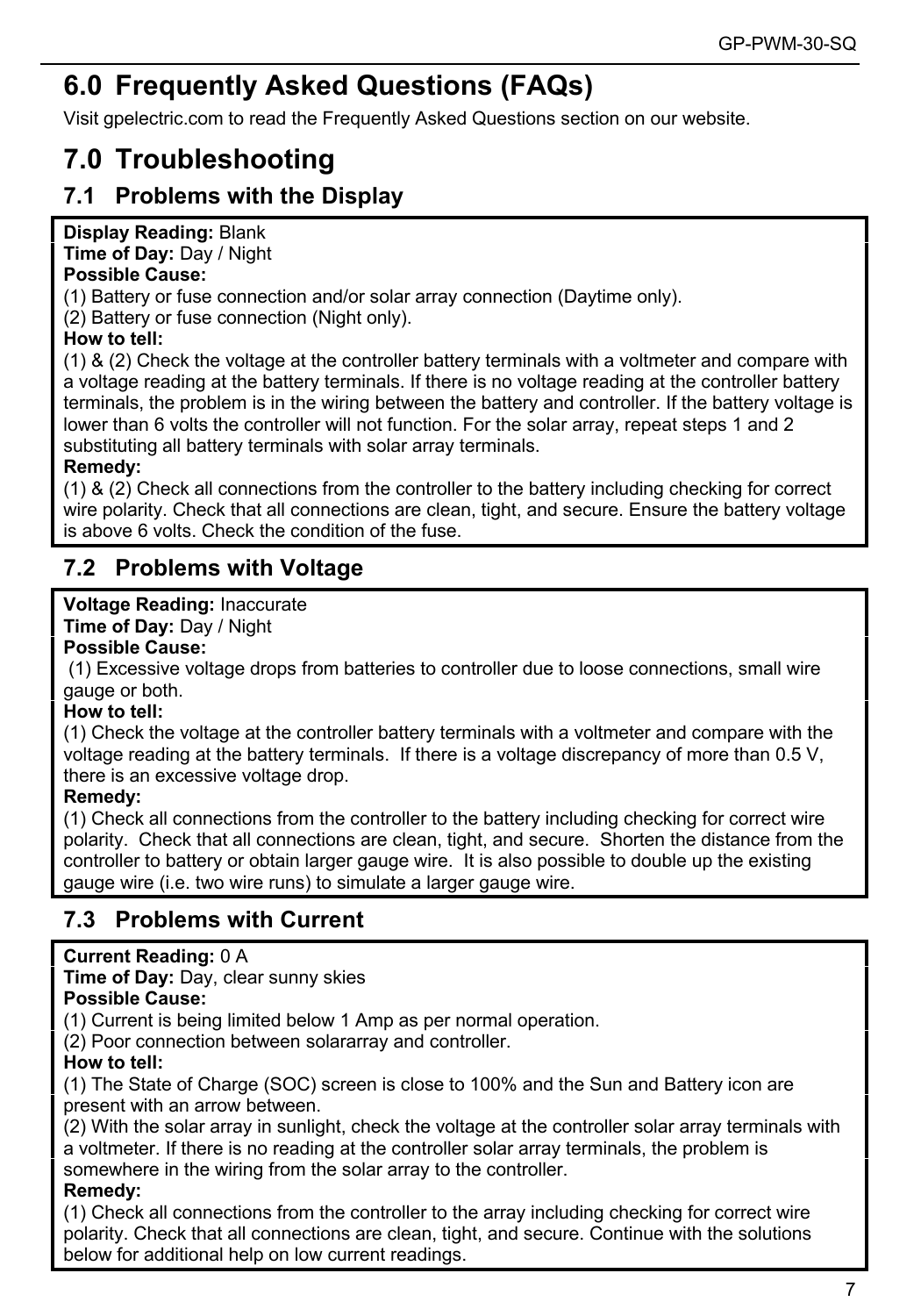# **7.4 Problems with Current 2**<br> **Current Reading:** Less than expected<br> **Time of Day:** Day, clear sunny skies<br> **Possible Cause:**<br>
(1) Current is being limited below 1 Amp as<br>
(2) Incorrect series/parallel configuration and<br>

<span id="page-7-0"></span>

**7.4 Problems with Current 2**<br> **Current Reading:** Less than expected<br> **Time of Day:** Day, clear sunny skies<br> **Possible Cause:**<br>
(1) Current is being limited below 1 Amp as per normal operation.<br>
(2) Incorrect series/parall **7.4 Problems with Current 2**<br> **Current Reading:** Less than expected<br> **Time of Day:** Day, clear sunny skies<br> **Possible Cause:**<br>
(1) Current is being limited below 1 Amp as per normal operatio<br>
(2) Incorrect series/parallel **T.4 Problems with Current 2**<br> **Current Reading:** Less than expected<br> **Time of Day:** Day, clear sunny skies<br> **Possible Cause:**<br>
(1) Current is being limited below 1 Amp as per normal operation.<br>
(2) Incorrect series/parall

GP-PWM<br> **7.4 Problems with Current 2**<br>
Current Reading: Less than expected<br> **Possible Cause:**<br> **Possible Cause:**<br>
(1) Current is being limited below 1 Amp as per normal operation.<br>
(2) Incorrect series/parallel configurati

(2) T.4 **Problems with Current 2**<br>
Current Reading: Less than expected<br>
Time of Day: Day, clear sunny skies<br>
The of Day: Day, clear sunny skies<br>
(1) Current is being limited below 1 Amp as per normal operation.<br>
(2) Incorr **7.4 Problems with Current 2**<br> **Current Reading:** Less than expected<br> **Time of Day:** Day, clear sunny skies<br> **Possible Cause:**<br>
(2) Incorret is being limited below 1 Amp as per normal operation.<br>
(2) Incorrect series/paral (4) **Problems with Current 2**<br> **Current Reading:** Less than expected<br> **Trime of Day:** Day, clear sunny skies<br> **Possible Cause:**<br>
(1) Current is being limited below 1 Amp as per normal operation.<br>
(2) Incorrect series/paral

**7.4 Problems with Current**<br> **Current Reading:** Less than expected<br> **Time of Day:** Day, clear sunny skies<br> **Possible Cause:**<br>
(1) Current is being limited below 1 Amp a<br>
(2) Incorrect series/parallel configuration a<br>
(3) D (1) Battery State of Charge screen is close to 100% and the Sun and operation.<br>
The of Day: Day, clear sump skies<br>
Possible Cause:<br>
(2) Incorrect series/parallel configuration and/or wiring connections and/or wire gauge.<br> 7.4 Problems with Current 2<br>Current Reading: Less than expected<br>Time of Day: Day, clear sunny skies<br>Possible Cause:<br>(1) Current is being limited below 1 Amp as per nor<br>(2) Incorrect series/parallel configuration and/or wii 7.4 Problems with Current 2<br>
Current Reading: Less than expected<br>
Time of Day: Day, clear sunny skies<br>
Possible Cause:<br>
(1) Current is being limited below 1 Amp as per normal operation.<br>
(2) Introrect series/parallel confi 7.4 **Problems with Current 2**<br>
Current Reading: Less than expected<br> **Possible Cause:**<br>
Possible Cause:<br>
(1) Current is being limited below 1 Amp as per normal operation.<br>
(2) Incorrect series/parallel configuration and/or Current Reading: Less than expected<br>
Time of Day: Day, clear sumry skies<br> **Possible Cause:**<br>
(1) Current is being limited below 1 Amp as per normal operation.<br>
(2) Incorrect series/parallel configuration and/or wiring conn **CONTERT TREATM THE SOLAR SETT SASS THAT SASS THE SOLAR STATE OF DRY.** THE **of Day**: Day, clear sumply skies<br>
(1) Current is being limited below 1 Amp as per normal operation.<br>
(3) Dirty or shaded module or lack of sun.<br>
( **Frame Transform and the power cutron and and the module to almost the power and almost the power of the module of the module of the module of the sum and**  $(4)$  **Bluw diode in solar module when two or more modules are conne** 

For System Connect one or both array wires from the controller. Take a voltage reading between the positive or hadden or both array wire or both array wire the positive of ella.<br>
(4) Disrum dide in solar module when two or (1) currents being immed becow in Arring as bein from the terminal conference of the terminal conference (3) Dirty or shaded module or lack of sun.<br>
(4) Blown diode in solar module when two or more modules are connected in (3) Dirty or shaded module or lack of sun.<br>
(3) Dirty or shaded module or lack of sun.<br>
(4) Blown diode in solar module when two or more modules are connected in parallel.<br> **How to tell:**<br>
19 Dattery State of Charge screen (a) Blown diode in solar module when two or sun:<br>(4) Blown diode in solar module when two or more modules are connected in parallel.<br> **How to tell:**<br>
(1) Battery State of Charge screen is close to 100% and the Sun and Batt (+) Down routed in solar incoduc when two of mole incoducs are connected in parall (1) Battery State of Charge screen is close to 100% and the Sun and Battery icon a with an arrow in between.<br>
(2) Check that the modules an (1) Dateivy state or oriany estable that the module is one to the summate the configuration are present (2) Check that the modules and batteries are configured correctly and check wiring connections.<br>
(3) Modules look dirt what an altow in between.<br>(2) Check that the modules and batteries are configured correctly and check wiring connections.<br>(3) Modules look dirty, overhead object is shading modules or it is an overcast day in which a<br>shado (2) check mar the incoures and batteries are coming to chreat with the conditions to help sume the solar module incondition or which a shadow cannot be cast. **Note:** Avoid any shading modules or it is an overcast day in wh (3) Moutubes look antity, overhead object is snading incountes of it is an overcast day in which a broomstick held across the solar module may cause the power output to be cut to almost nil.<br>Overcast days may also cut the Shactive Cash. We can the module may shacting in the mether how small. And opperate solar and as a Dyercast days may also cut the power output of the module to almost nil.<br>(4) Disconnect one or both array wires from the co Doursal the action box, which may be the power output of module.<br> **Sources the power output of the module to almost hil.**<br>
(4) Disconnect one or both array wires from the controller. Take a voltage reading between the posi (2) Modules look dirty, overhead object is shading modules or it is an overhead object is shading modules or it is an overhead object is shading modules or it is an overhead object and conduct many cause the power output o

**Remedy:**<br>(2) Reconnect in correct configuration. Tighten all connections. Check wire gauge and length of

test between the positive and negative terminals of each module junction box with either the positive or negative wires disconnected from the terminal.<br> **Remedy:**<br>
(2) Reconnect in correct configuration. Tighten all connec positive or negative wires disconnected from the terminal.<br> **Remedy:**<br> **Remedy:**<br> **Remedying and the Cauge in Section 4.**<br>
(2) Reconnect in correct configuration. Tighten all connections. Check wire gauge and length of<br>
(4 **Remedy:**<br>
(2) Reconnect in correct configuration. Tighten all connections. Check wire gauge and length of<br>
(3) Clean modules, clear obstruction or wait for conditions to clear.<br>
(4) If the open circuit voldage of a non-co (2) Reconnect in correct configuration. Tigh<br>wire run. Refer to Suggested Minimum Wire<br>(3) Clean modules, clear obstruction or wait<br>(4) If the open circuit voltage of a non-conne<br>manufacture's specifications, the module n<br> **Example 12**<br> **Remedy:**<br> **Remedy:**<br> **Remedy:**<br> **C2)** Reconnect in correct configuration. Tighten all connections. Check wither num. Nefer to Suggested Minimum Wire Gauge in Section 4.<br> **(3)** Clean modules, clear obstructio manufacturer's specifications, the module may be faulty. Check for blown diodes in the solar<br>module junction box, which may be shorting the power output of module.<br> **8.0 General Warranty**<br>
GP warrants the GP-PWM-30-SQ for module junction box, which may be shorting the power output of modu<br> **8.0 General Warranty**<br>
GP warrants the GP-PWM-30-SQ for a period of one (1) year from the<br>
warranty is valid against defects in materials and workmanshi 1. **3.0** General Warranty<br>
GP warrants the GP-PWM-30-SQ for a period of one (1) year from the date of purcha<br>
warranty is valid against defects in materials and workmanship for the one (1) year w<br>
period. Proof of purchase 2. Concerner Prefixed Solid of the date of the date warranty is valid against defects in materials and workmanship for the one period. Proof of purchase is required for any warranty replacements. Visual varianty details.<br>

- 
-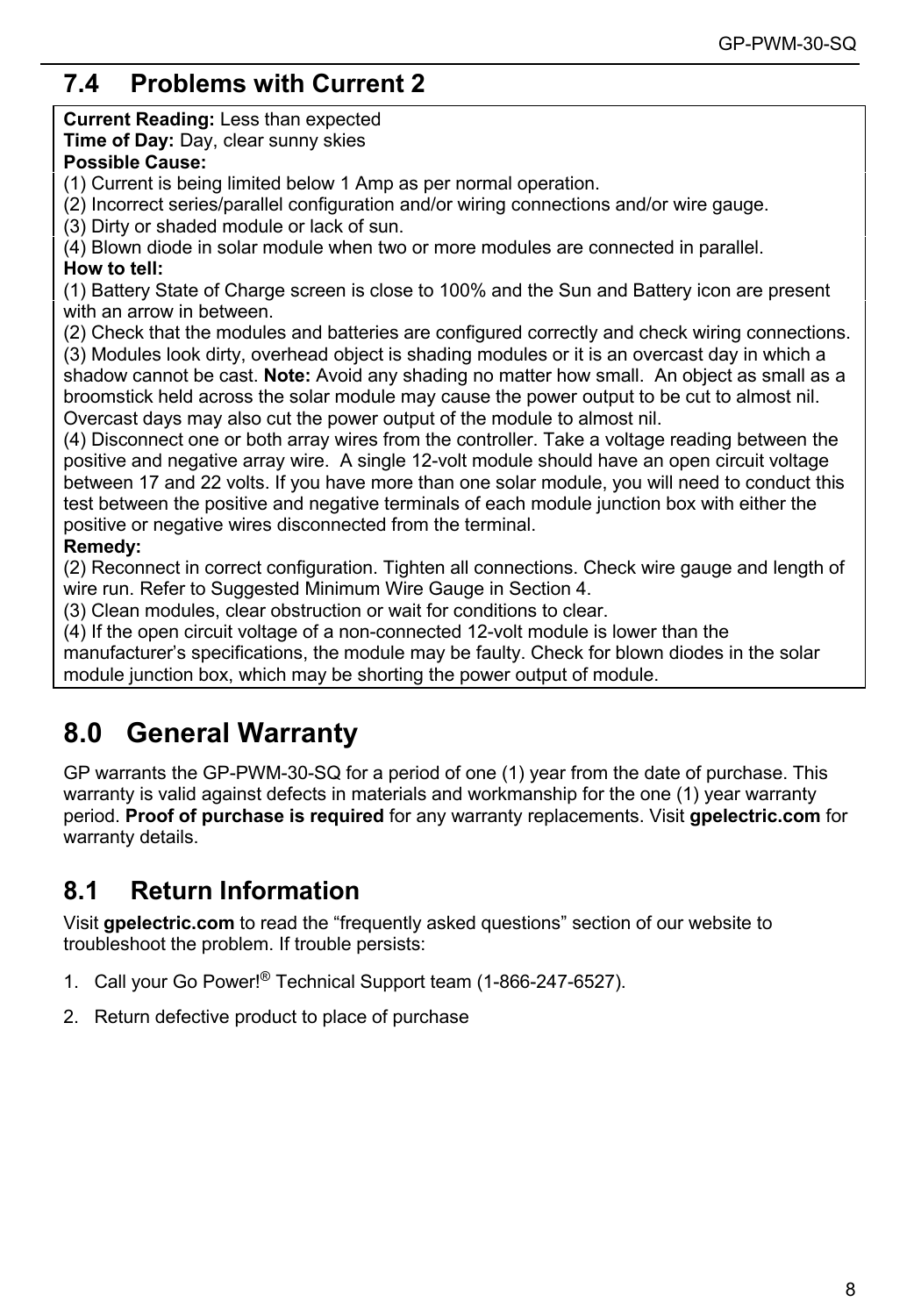# <span id="page-8-0"></span>**9.0 Wiring Diagram**

To protect the Battery and the Solar Panel, we strongly recommend that you place an inline fuse on the positive wire on both the "Solar" and "Battery" Circuits. 30A fuse for the GP-PWM-30-SQ, as close to the battery / panel as possible.

The Solar Controller has 4 terminals which are clearly marked 'Solar' and 'Battery'. There is a (12V) and earth (GND) terminal for each circuit. Refer to the wiring diagram below.



Solar Panel + Solar Panel + Solar Panel + Solar Panel + Solar Panel + Solar Panel + Solar Panel + Solar Panel + Solar Panel + Solar Panel + Solar Panel + Solar Panel + Solar Panel + Solar Panel + Solar Panel + Solar Panel

Solar Panel –

Battery +

Battery -

# **10.0 Installation Template**

Use the template on page 11 for optional flush mounting the controller.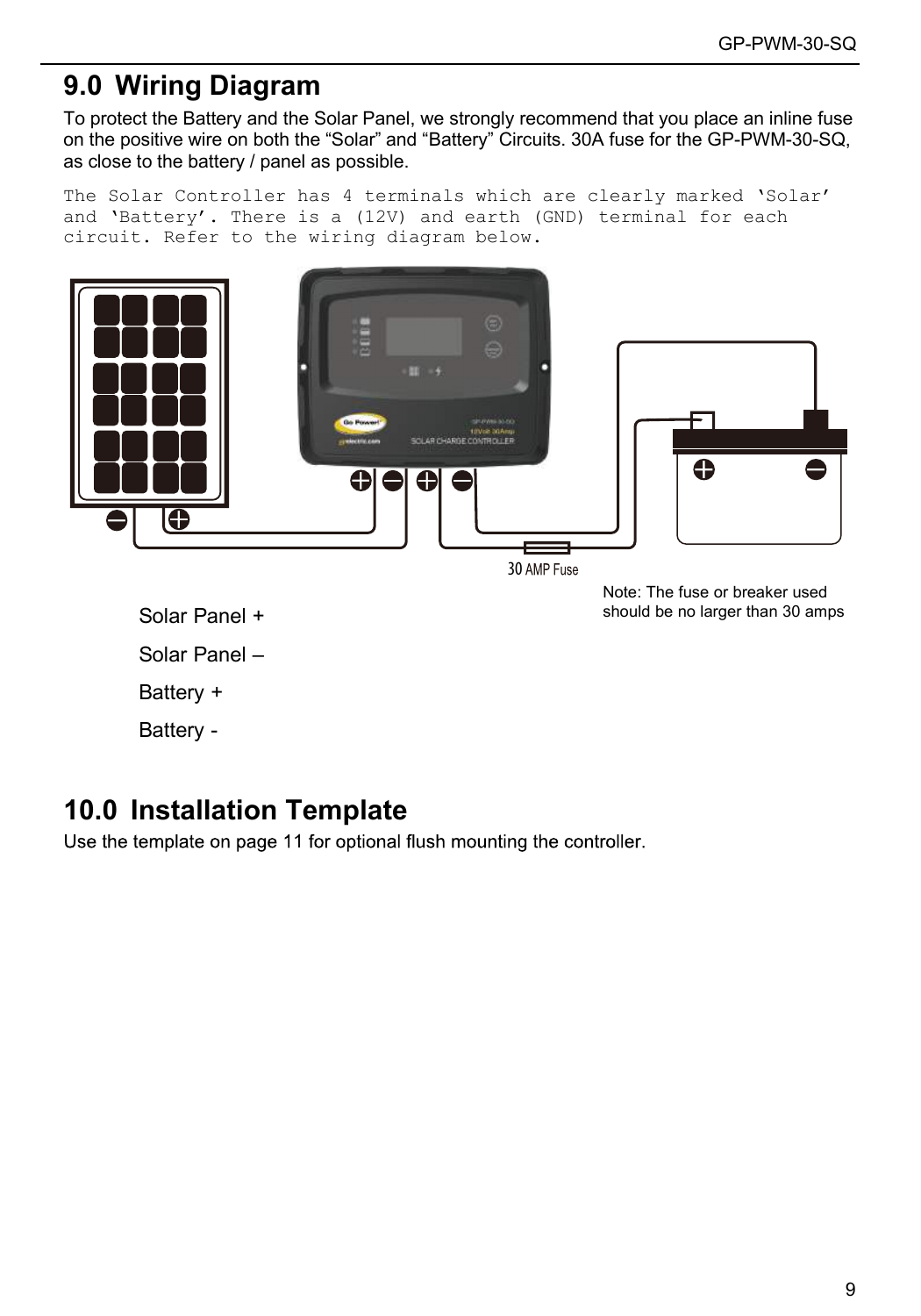

© 2013 GO POWER!®

GP\_MAN\_GP-PWM-30-SQ\_RevH

**gpelectric.com**